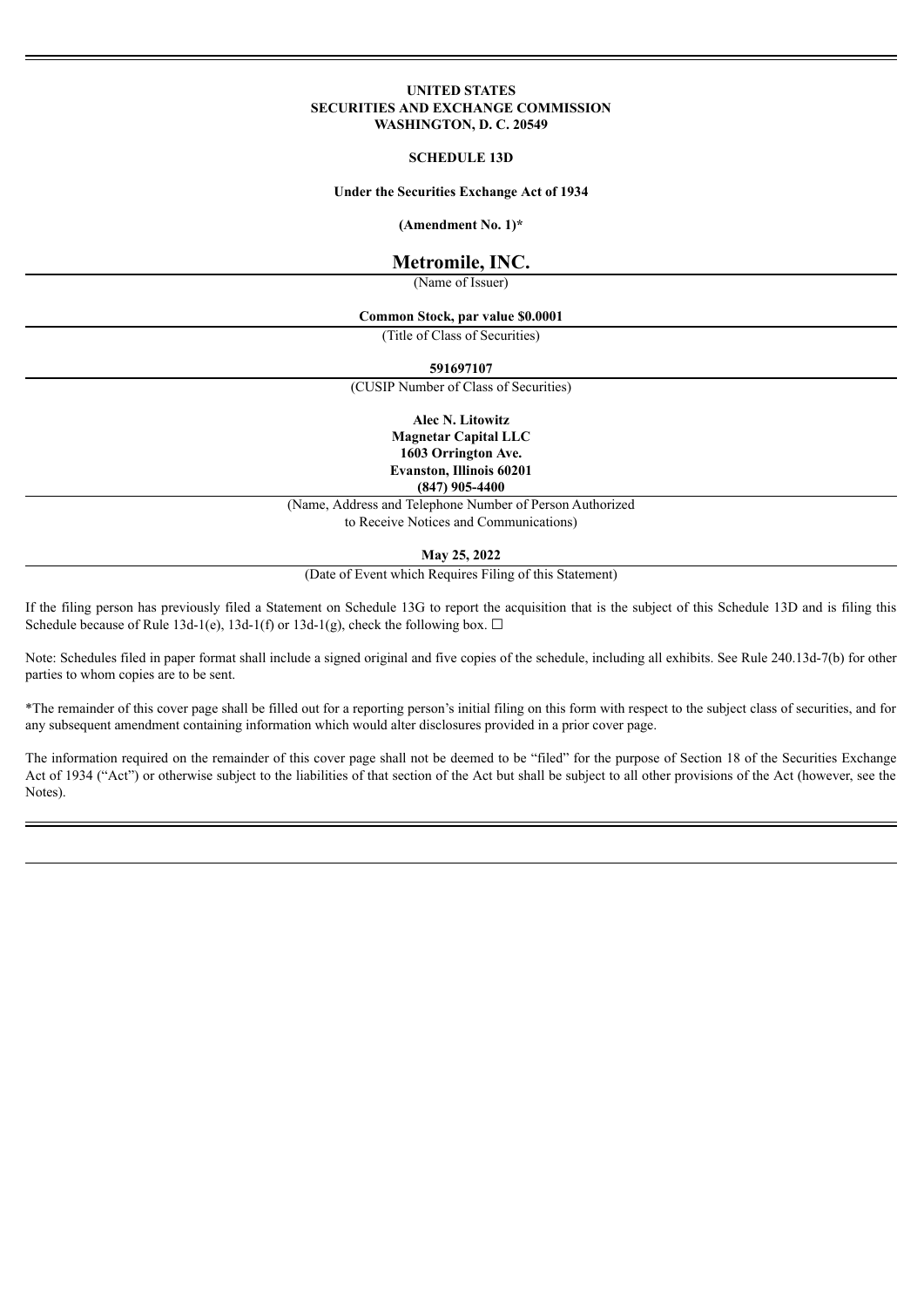|                  | CUSIP No. 00401C108                      |     | <b>SCHEDULE 13D</b>                                                                     | Page 2 of 10 |
|------------------|------------------------------------------|-----|-----------------------------------------------------------------------------------------|--------------|
| 1.               | NAME OF REPORTING PERSON:                |     |                                                                                         |              |
|                  | <b>Magnetar Financial LLC</b>            |     |                                                                                         |              |
| $\overline{2}$ . |                                          |     | CHECK THE APPROPRIATE BOX IF A MEMBER OF A GROUP                                        |              |
|                  |                                          |     | $\Box$<br>(a)                                                                           |              |
|                  |                                          |     | $\boxtimes$<br>(b)                                                                      |              |
| 3.               | <b>SEC USE ONLY</b>                      |     |                                                                                         |              |
| $\overline{4}$ . | <b>SOURCE OF FUNDS</b>                   |     |                                                                                         |              |
|                  | 00                                       |     |                                                                                         |              |
| 5.               |                                          |     | CHECK BOX IF DISCLOSURE OF LEGAL PROCEEDINGS IS REQUIRED PURSUANT TO ITEMS 2(d) OR 2(e) | $\Box$       |
| 6.               | CITIZENSHIP OR PLACE OF ORGANIZATION     |     |                                                                                         |              |
|                  |                                          |     |                                                                                         |              |
|                  | <b>Delaware</b>                          |     |                                                                                         |              |
|                  | <b>NUMBER OF</b>                         | 7.  | <b>SOLE VOTING POWER</b>                                                                |              |
|                  | <b>SHARES</b>                            |     | $\bf{0}$                                                                                |              |
|                  | <b>BENEFICIALLY</b>                      | 8.  | <b>SHARED VOTING POWER</b>                                                              |              |
|                  | <b>OWNED BY</b><br><b>EACH REPORTING</b> |     | 6,463,753<br><b>SOLE DISPOSITIVE POWER</b>                                              |              |
|                  | <b>PERSON</b>                            | 9.  | $\mathbf{0}$                                                                            |              |
|                  | <b>WITH</b>                              | 10. | <b>SHARED DISPOSITIVE POWER</b>                                                         |              |
|                  |                                          |     | 6,463,753                                                                               |              |
| 11.              |                                          |     | AGGREGATE AMOUNT BENEFICIALLY OWNED BY EACH REPORTING PERSON                            |              |
|                  | 6,463,753                                |     |                                                                                         |              |
| 12.              |                                          |     | CHECK BOX IF THE AGGREGATE AMOUNT IN ROW (11) EXCLUDES CERTAIN SHARES<br>$\Box$         |              |
| 13.              |                                          |     | PERCENT OF CLASS REPRESENTED BY AMOUNT IN ROW (11)                                      |              |
|                  | 4.95%                                    |     |                                                                                         |              |
| 14.              | <b>TYPE OF REPORTING PERSON</b>          |     |                                                                                         |              |
|                  | <b>IA</b> ; OO                           |     |                                                                                         |              |
|                  |                                          |     |                                                                                         |              |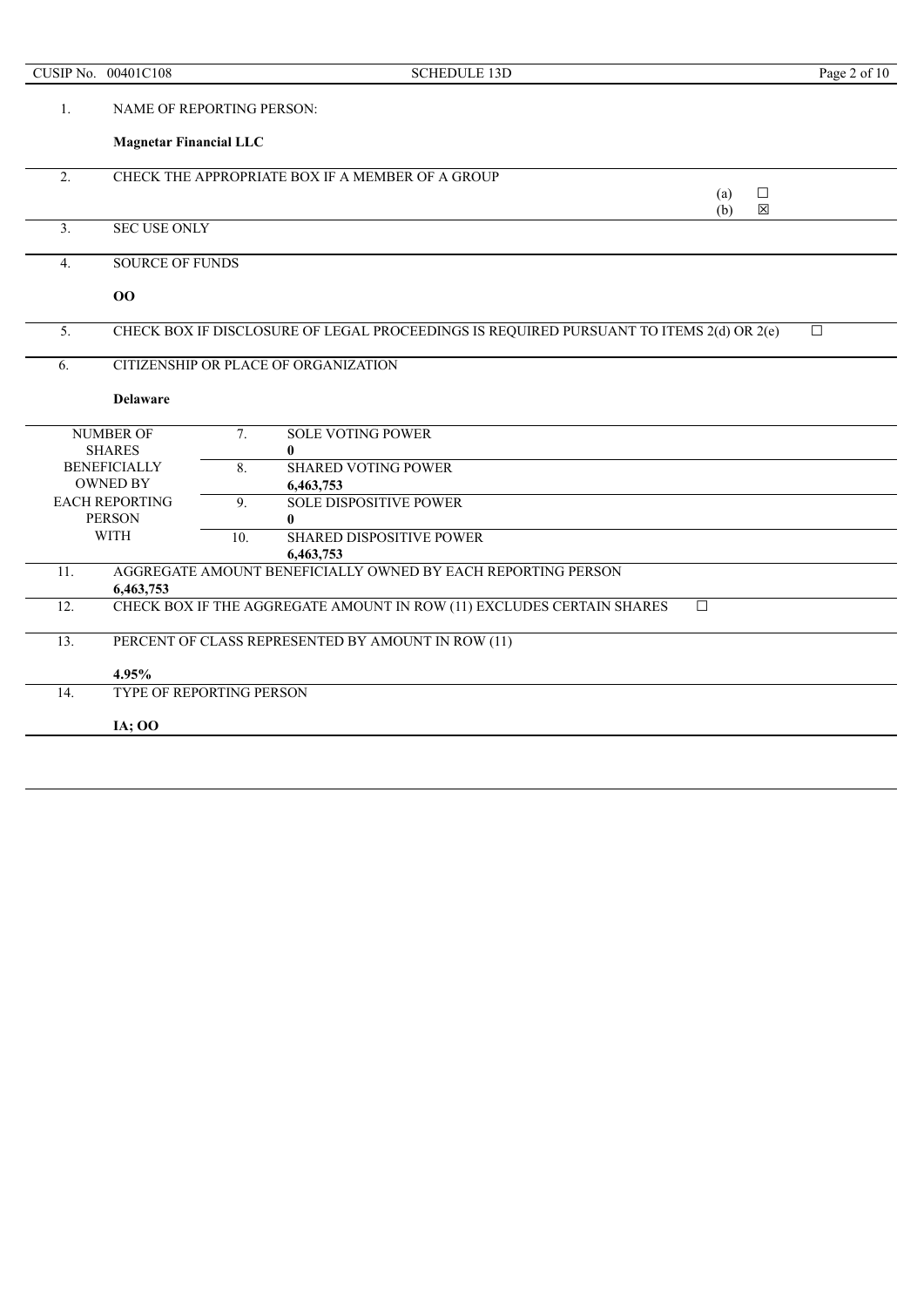| CUSIP No.        | 00401C108                            | <b>SCHEDULE 13D</b>                                                                        | Page 3 of 10 |
|------------------|--------------------------------------|--------------------------------------------------------------------------------------------|--------------|
| 1.               |                                      | NAME OF REPORTING PERSON:                                                                  |              |
|                  |                                      | <b>Magnetar Capital Partners LP</b>                                                        |              |
| 2.               |                                      | CHECK THE APPROPRIATE BOX IF A MEMBER OF A GROUP                                           |              |
|                  |                                      | $\Box$<br>(a)                                                                              |              |
| 3.               | <b>SEC USE ONLY</b>                  | 区<br>(b)                                                                                   |              |
|                  |                                      |                                                                                            |              |
| $\overline{4}$ . | <b>SOURCE OF FUNDS</b>               |                                                                                            |              |
|                  | 00                                   |                                                                                            |              |
|                  |                                      |                                                                                            |              |
| 5.               |                                      | CHECK BOX IF DISCLOSURE OF LEGAL PROCEEDINGS IS REQUIRED PURSUANT TO ITEMS 2(d) OR 2(e)    | $\Box$       |
| 6.               | CITIZENSHIP OR PLACE OF ORGANIZATION |                                                                                            |              |
|                  | <b>Delaware</b>                      |                                                                                            |              |
|                  |                                      |                                                                                            |              |
|                  | <b>NUMBER OF</b>                     | 7.<br><b>SOLE VOTING POWER</b>                                                             |              |
|                  | <b>SHARES</b>                        | 0                                                                                          |              |
|                  | <b>BENEFICIALLY</b>                  | <b>SHARED VOTING POWER</b><br>8.                                                           |              |
|                  | <b>OWNED BY</b>                      | 6,463,753                                                                                  |              |
|                  | <b>EACH REPORTING</b>                | <b>SOLE DISPOSITIVE POWER</b><br>9.                                                        |              |
|                  | <b>PERSON</b>                        | 0                                                                                          |              |
|                  | <b>WITH</b>                          | <b>SHARED DISPOSITIVE POWER</b><br>10.                                                     |              |
|                  |                                      | 6,463,753                                                                                  |              |
| 11.              |                                      | AGGREGATE AMOUNT BENEFICIALLY OWNED BY EACH REPORTING PERSON                               |              |
|                  | 6,463,753                            |                                                                                            |              |
| 12.              |                                      | CHECK BOX IF THE AGGREGATE AMOUNT IN ROW (11) EXCLUDES CERTAIN SHARES<br>$\overline{\Box}$ |              |
| 13.              |                                      | PERCENT OF CLASS REPRESENTED BY AMOUNT IN ROW (11)                                         |              |
|                  | 4.95%                                |                                                                                            |              |
| 14.              |                                      | TYPE OF REPORTING PERSON                                                                   |              |
|                  | <b>HC</b> ; OO                       |                                                                                            |              |
|                  |                                      |                                                                                            |              |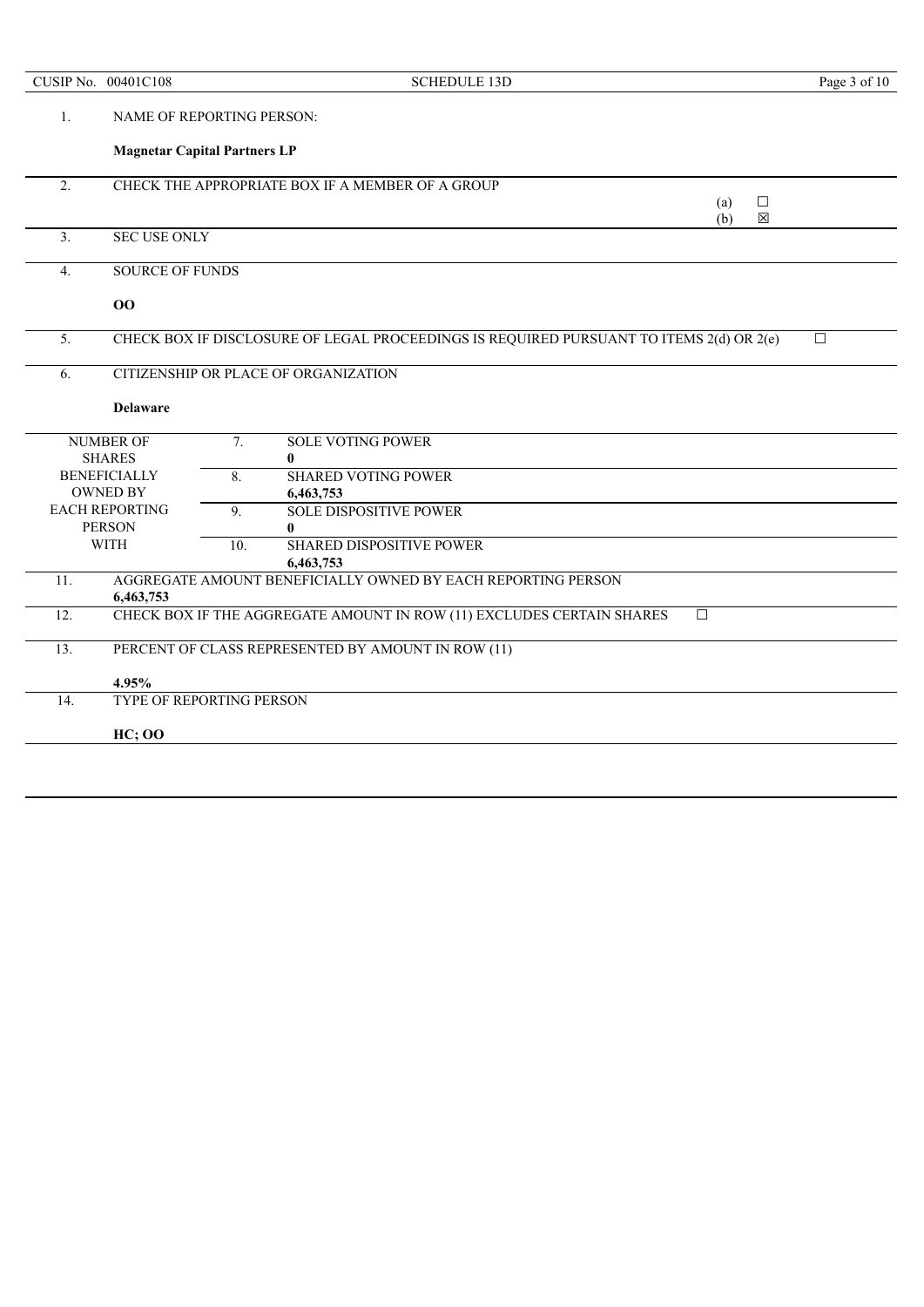|                              | CUSIP No. 00401C108                    |     | <b>SCHEDULE 13D</b>                                                                     | Page 4 of 10 |
|------------------------------|----------------------------------------|-----|-----------------------------------------------------------------------------------------|--------------|
| 1.                           | <b>NAME OF REPORTING PERSON:</b>       |     |                                                                                         |              |
|                              | <b>Supernova Management LLC</b>        |     |                                                                                         |              |
| $\overline{2}$ .             |                                        |     | CHECK THE APPROPRIATE BOX IF A MEMBER OF A GROUP                                        |              |
|                              |                                        |     | (a)<br>$\Box$                                                                           |              |
| 3 <sub>1</sub>               | <b>SEC USE ONLY</b>                    |     | 区<br>(b)                                                                                |              |
|                              |                                        |     |                                                                                         |              |
| 4.                           | <b>SOURCE OF FUNDS</b>                 |     |                                                                                         |              |
|                              | 00                                     |     |                                                                                         |              |
| 5.                           |                                        |     | CHECK BOX IF DISCLOSURE OF LEGAL PROCEEDINGS IS REQUIRED PURSUANT TO ITEMS 2(d) OR 2(e) | $\Box$       |
| 6.                           | CITIZENSHIP OR PLACE OF ORGANIZATION   |     |                                                                                         |              |
|                              | <b>Delaware</b>                        |     |                                                                                         |              |
|                              | <b>NUMBER OF</b>                       | 7.  | <b>SOLE VOTING POWER</b>                                                                |              |
|                              | <b>SHARES</b>                          |     | 0                                                                                       |              |
|                              | <b>BENEFICIALLY</b>                    |     | <b>SHARED VOTING POWER</b>                                                              |              |
| <b>OWNED BY</b><br>6,463,753 |                                        |     |                                                                                         |              |
|                              | <b>EACH REPORTING</b><br><b>PERSON</b> | 9.  | <b>SOLE DISPOSITIVE POWER</b><br>0                                                      |              |
|                              | <b>WITH</b>                            | 10. | <b>SHARED DISPOSITIVE POWER</b>                                                         |              |
|                              |                                        |     | 6,463,753                                                                               |              |
| 11.                          |                                        |     | AGGREGATE AMOUNT BENEFICIALLY OWNED BY EACH REPORTING PERSON                            |              |
| 12.                          | 6,463,753                              |     | CHECK BOX IF THE AGGREGATE AMOUNT IN ROW (11) EXCLUDES CERTAIN SHARES<br>$\Box$         |              |
|                              |                                        |     |                                                                                         |              |
| 13.                          |                                        |     | PERCENT OF CLASS REPRESENTED BY AMOUNT IN ROW (11)                                      |              |
|                              | 4.95%                                  |     |                                                                                         |              |
| 14.                          | TYPE OF REPORTING PERSON               |     |                                                                                         |              |
|                              | <b>HC</b> ; OO                         |     |                                                                                         |              |
|                              |                                        |     |                                                                                         |              |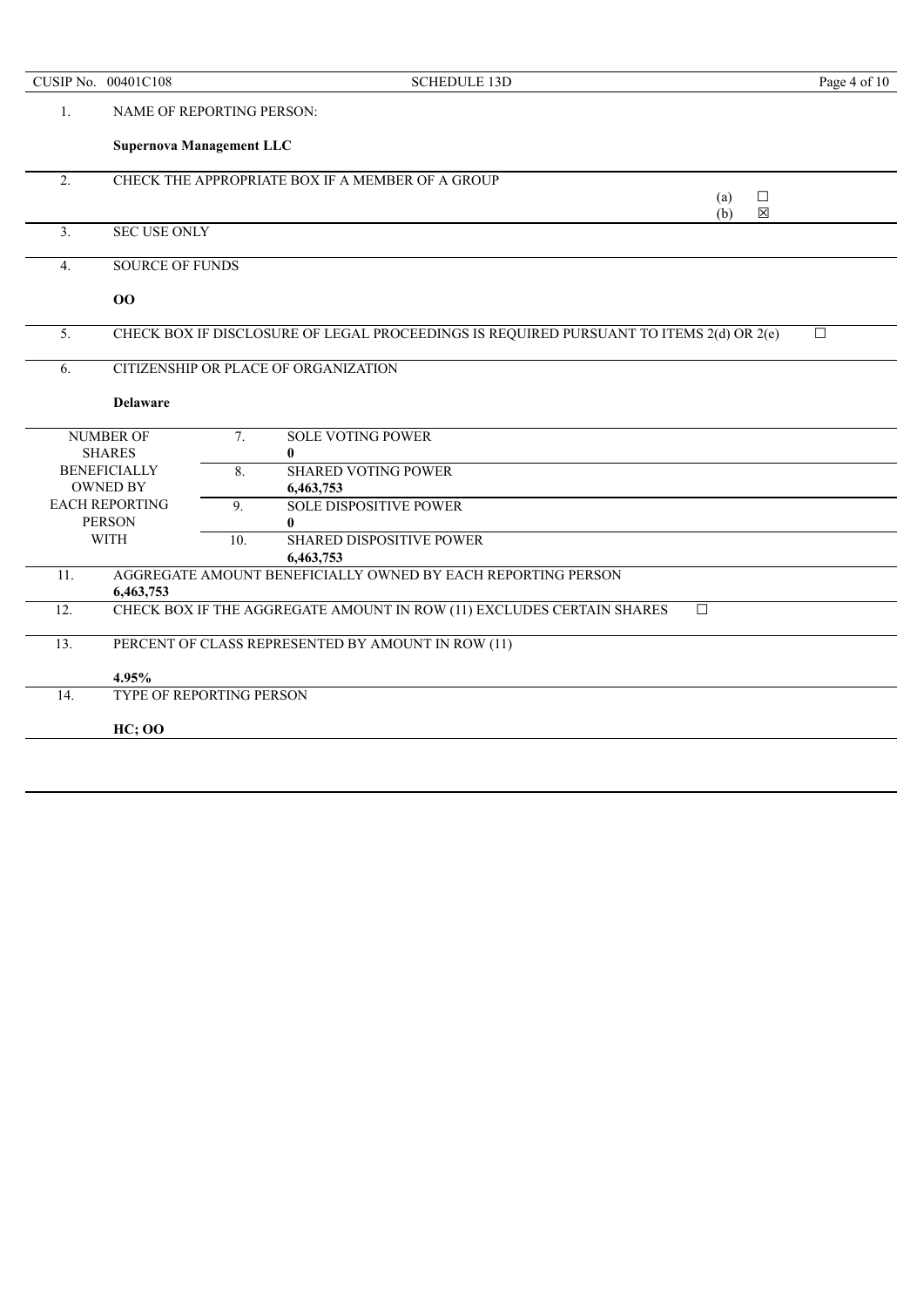|                  | CUSIP No. 00401C108             | <b>SCHEDULE 13D</b>                                                                     | Page 5 of 10 |
|------------------|---------------------------------|-----------------------------------------------------------------------------------------|--------------|
| 1.               |                                 | <b>NAME OF REPORTING PERSON:</b>                                                        |              |
|                  | Alec N. Litowitz                |                                                                                         |              |
| $\overline{2}$ . |                                 | CHECK THE APPROPRIATE BOX IF A MEMBER OF A GROUP                                        |              |
|                  |                                 | $\Box$<br>(a)                                                                           |              |
| 3.               | <b>SEC USE ONLY</b>             | (b)<br>区                                                                                |              |
|                  |                                 |                                                                                         |              |
| $\overline{4}$ . | <b>SOURCE OF FUNDS</b>          |                                                                                         |              |
|                  | 00                              |                                                                                         |              |
| 5.               |                                 | CHECK BOX IF DISCLOSURE OF LEGAL PROCEEDINGS IS REQUIRED PURSUANT TO ITEMS 2(d) OR 2(e) | $\Box$       |
| 6.               |                                 | CITIZENSHIP OR PLACE OF ORGANIZATION                                                    |              |
|                  |                                 |                                                                                         |              |
|                  | <b>United States of America</b> |                                                                                         |              |
|                  | <b>NUMBER OF</b>                | $\overline{7}$ .<br><b>SOLE VOTING POWER</b>                                            |              |
|                  | <b>SHARES</b>                   | $\bf{0}$                                                                                |              |
|                  | <b>BENEFICIALLY</b>             | 8.<br><b>SHARED VOTING POWER</b>                                                        |              |
|                  | <b>OWNED BY</b>                 | 6,463,753                                                                               |              |
|                  | <b>EACH REPORTING</b>           | <b>SOLE DISPOSITIVE POWER</b><br>$\overline{9}$ .                                       |              |
|                  | <b>PERSON</b>                   | $\mathbf{0}$                                                                            |              |
|                  | <b>WITH</b>                     | <b>SHARED DISPOSITIVE POWER</b><br>10.                                                  |              |
|                  |                                 | 6,463,753                                                                               |              |
| 11.              | 6,463,753                       | AGGREGATE AMOUNT BENEFICIALLY OWNED BY EACH REPORTING PERSON                            |              |
| 12.              |                                 | CHECK BOX IF THE AGGREGATE AMOUNT IN ROW (11) EXCLUDES CERTAIN SHARES<br>$\Box$         |              |
|                  |                                 |                                                                                         |              |
| 13.              |                                 | PERCENT OF CLASS REPRESENTED BY AMOUNT IN ROW (11)                                      |              |
|                  | 4.95%                           |                                                                                         |              |
| 14.              |                                 | TYPE OF REPORTING PERSON                                                                |              |
|                  | HC; IN                          |                                                                                         |              |
|                  |                                 |                                                                                         |              |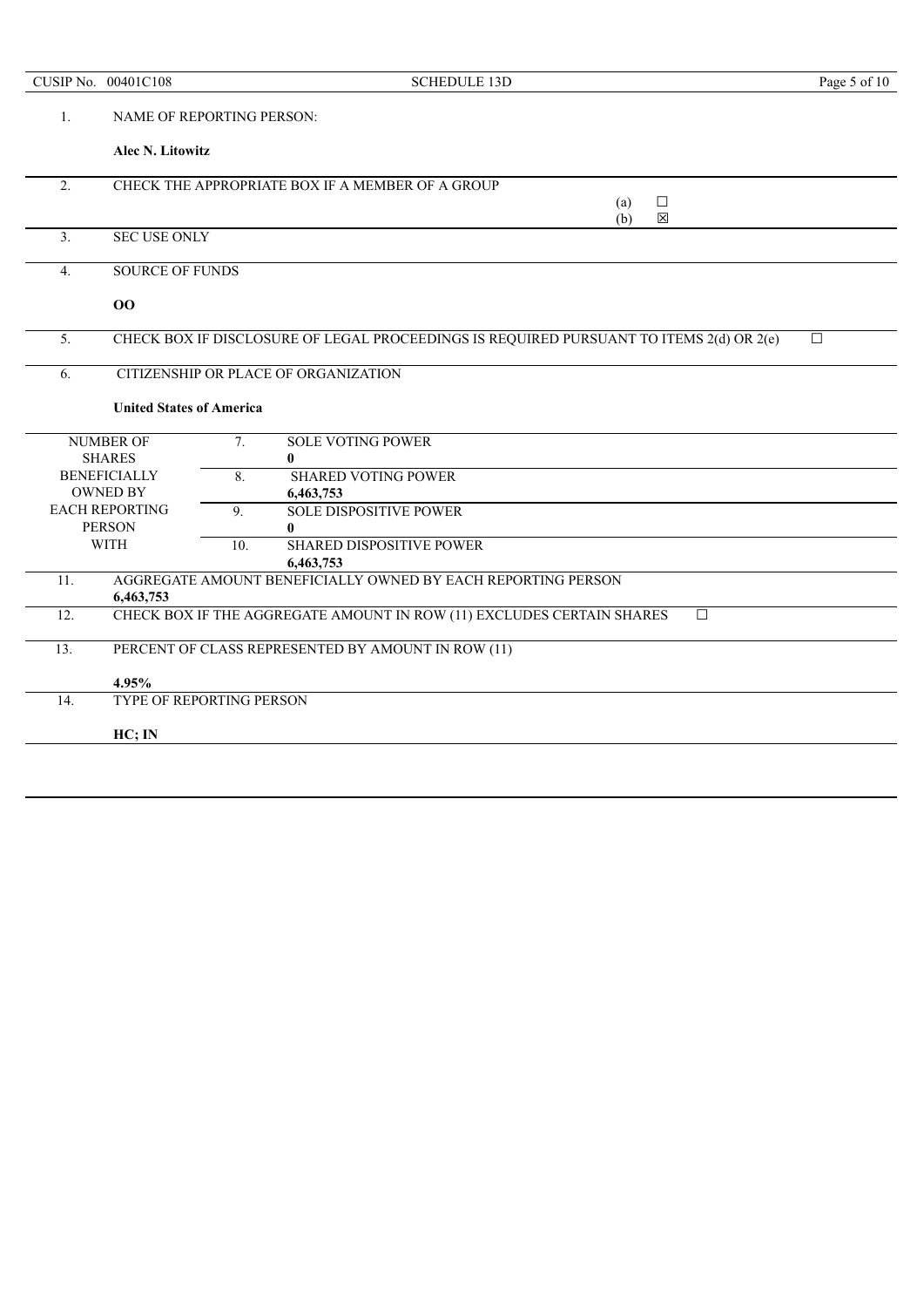## **SCHEDULE 13D**

This Amendment No. 1 (the "Amendment") relates to the Statement of Beneficial Ownership on Schedule 13D filed jointly by Magnetar Financial LLC, a Delaware limited liability company ("Magnetar Financial"), Magnetar Capital Partners LP, a Delaware limited partnership ("Magnetar Capital Partners"), Supernova Management LLC, a Delaware limited liability company ("Supernova Management"), and Alec N. Litowitz ("Mr. Litowitz") (collectively, the "Reporting Persons") with the SEC on December 13, 2021, (as amended by this Amendment, the "Schedule 13D").

Except as set forth below, all Items of the Schedule 13D remain unchanged. All capitalized terms not otherwise defined herein shall have the meanings ascribed to such terms in the Schedule 13D.

# **ITEM 3. SOURCE AND AMOUNT OF FUNDS OR OTHER CONSIDERATION**

*Item 3 of the Schedule 13D is hereby amended to add the following information for updating:*

The aggregate amount of funds used by the Reporting Persons in purchasing the 34,935 Shares reported herein on behalf of Magnetar Capital Master Fund, Ltd have come directly from the assets of Magnetar Capital Master Fund, Ltd, which may at any given time, have included margin loans made by brokerage firms in the ordinary course of business. The aggregate amount of funds used by the Reporting Persons in purchasing the Shares on behalf of Magnetar Capital Master Fund, Ltd was \$36,209.60 (excluding commissions and other execution-related costs).

# **ITEM 4. PURPOSE OF TRANSACTION**

*Item 4 of the Schedule 13D is hereby amended to add the following information for updating:*

Since the filing of the 13D with the SEC on December 13, 2021, the Reporting Persons sold 373,416 Shares between March 25, 2022 and May 26, 2022 reported herein which consists of 246,112 Shares sold for the benefit of Constellation Fund, 84,213 Shares sold for the benefit of PRA Master Fund and 43,091 Shares sold for the benefit of the Systematic Master Fund.

#### **ITEM 5. INTEREST IN SECURITIES OF THE ISSUER**

*Item 5 of the Schedule 13D is hereby amended to add the following information for updating:*

(a) As of the close of business May 26, 2022, each of the Reporting Persons may have been deemed to have beneficial ownership of 6,463,753 Shares, which consisted of (i) 34,935 Shares held for the benefit of Magnetar Capital Master Fund, (ii) 3,895,655 Shares held for the benefit of PRA Master Fund, (iii) 1,824,230 Shares held for the benefit of Constellation Fund; (iv) 708,933 Shares held for the benefit of Systematic Master Fund, and all such Shares represented beneficial ownership of approximately 4.95% of the Shares.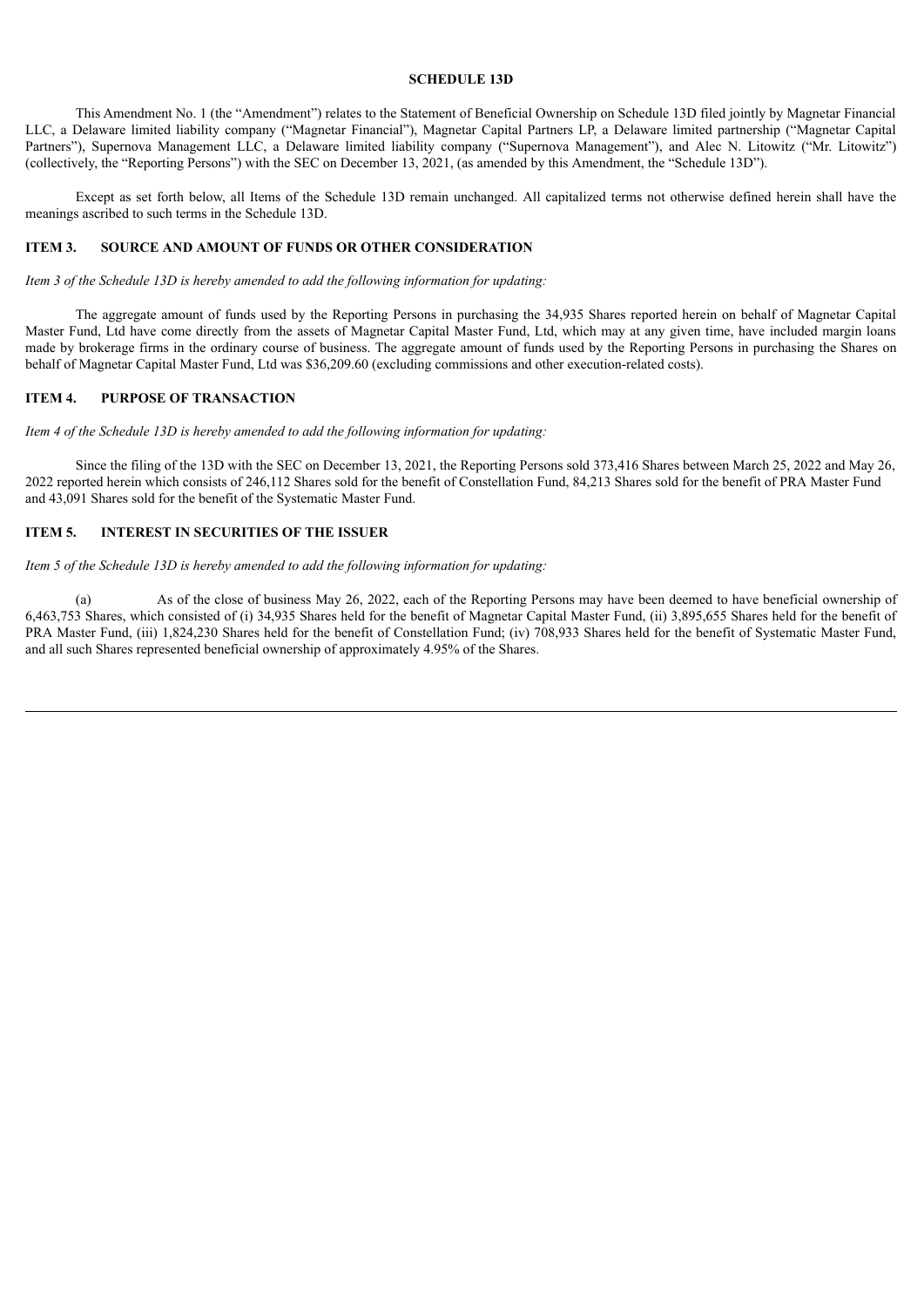(b) As of the close of business May 26, 2022, each of the Reporting Persons may have been deemed to share the power to vote and direct the disposition of 6,463,753 Shares, which consisted of (i) 34,935 Shares held for the benefit of Magnetar Capital Master Fund, (ii) 3,895,655 Shares held for the benefit of PRA Master Fund, (iii) 1,824,230 Shares held for the benefit of Constellation Fund; (iv) 708,933 Shares held for the benefit of Systematic Master Fund, and all such Shares represented beneficial ownership of approximately 4.95% of the Shares.

(c) Except as set forth on Schedule A attached hereto, the Funds had no transactions since the filing of the Schedule 13D on December 13, 2021 through the close of business on May 25, 2022. All of the transactions set forth on Schedule A attached hereto were effected in the ordinary course of business of Magnetar Financial for the accounts of each of the Funds. The transactions in the Shares set forth on Schedule A were effected in open market transactions on NASDAQ and various other trading markets.

(d) Each of the Reporting Persons ceased to have beneficial ownership of greater than 5% of the Shares on May 26, 2022.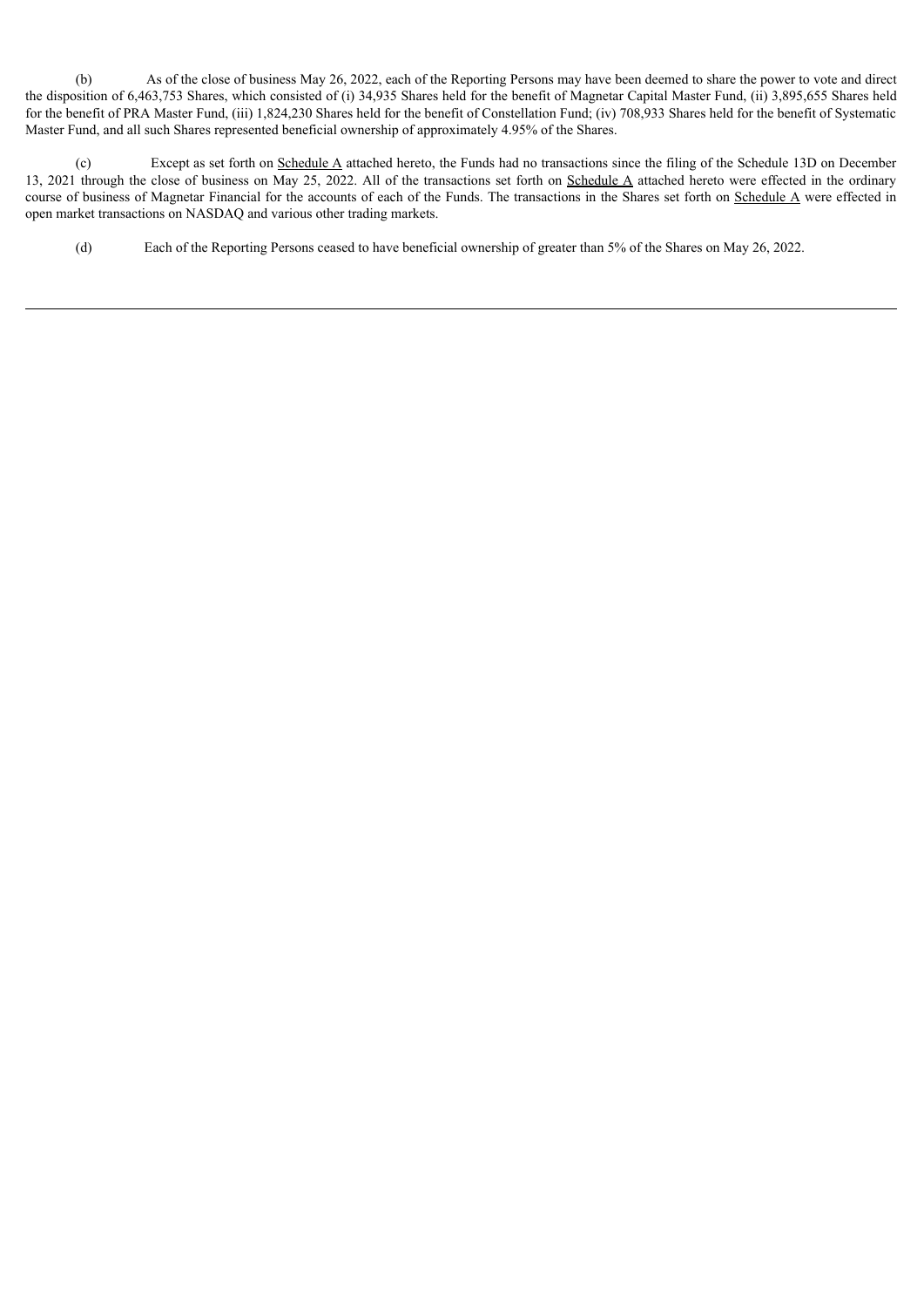## **SIGNATURE**

After reasonable inquiry and to the best of my knowledge and belief, I certify that the information set forth in this statement is true, complete and correct.

Dated: May 27, 2022

MAGNETAR FINANCIAL LLC

By: Magnetar Capital Partners LP, its Sole Member

By: /s/ Alec N. Litowitz

Name: Alec N. Litowitz

Title: Manager of Supernova Management LLC, the General Partner of Magnetar Capital Partners LP

### MAGNETAR CAPITAL PARTNERS LP

By: /s/ Alec N. Litowitz

Name: Alec N. Litowitz Title: Manager of Supernova Management LLC, the General Partner of Magnetar Capital Partners LP

### SUPERNOVA MANAGEMENT LLC

By: /s/ Alec N. Litowitz

Name: Alec N. Litowitz Title: Manager

/s/ Alec N. Litowitz

Alec N. Litowitz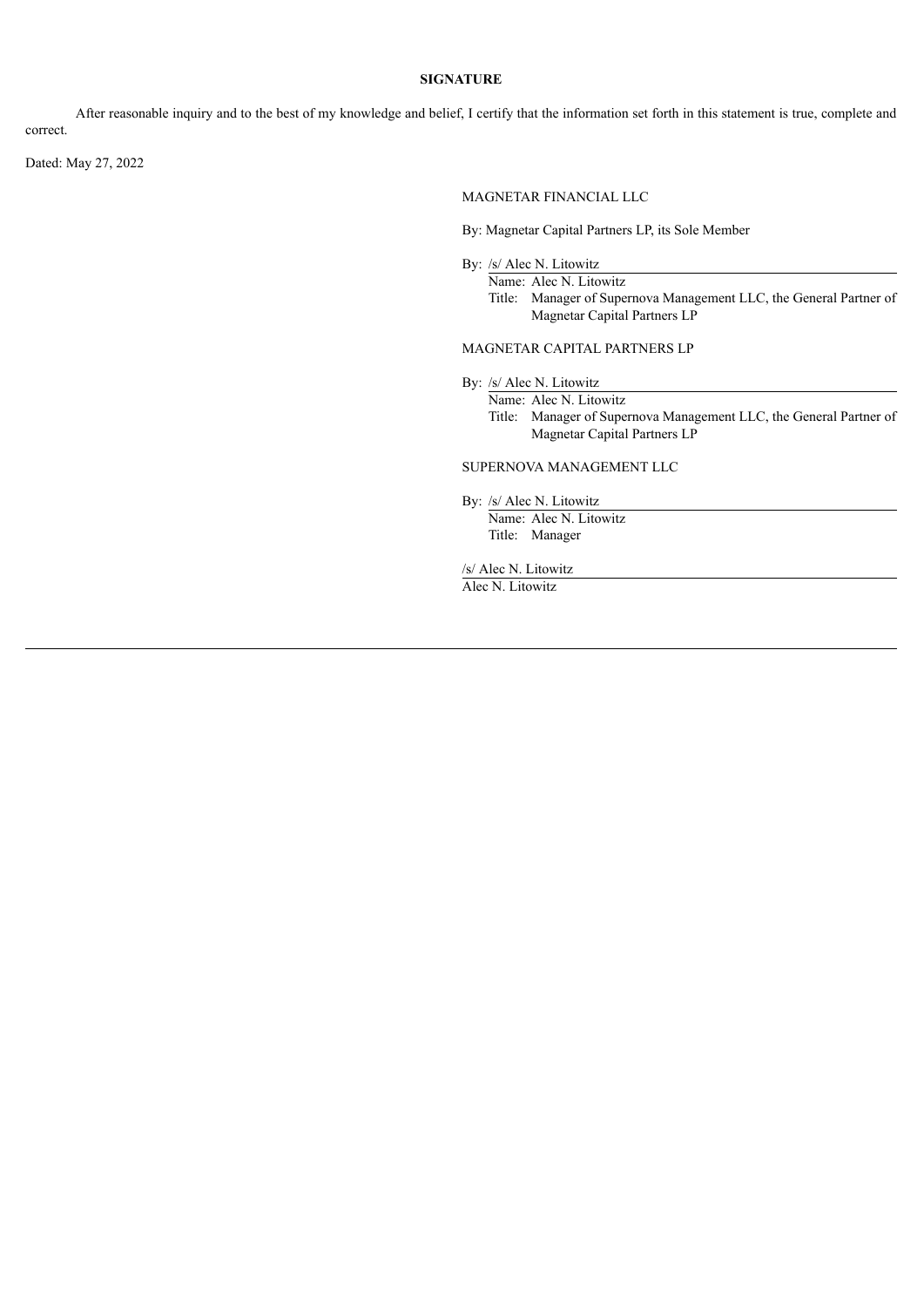# **SCHEDULE A**

# **Funds**

| Jate       | Number of Shares Bought | Price Per Share(\$) $(1)(2)$ |
|------------|-------------------------|------------------------------|
| 05/19/2022 | 34.935                  | $.03649^{(3)}$               |

(1) Excludes commissions and other execution-related costs.

(2) Upon request by the staff of the Securities and Exchange Commission, full information regarding the number of shares bought or sold (as the case may be) at each separate price will be provided.

(3) Reflects a weighted average purchase price of \$1.03649 per share, at prices ranging from \$1.02 to \$1.045 per share.